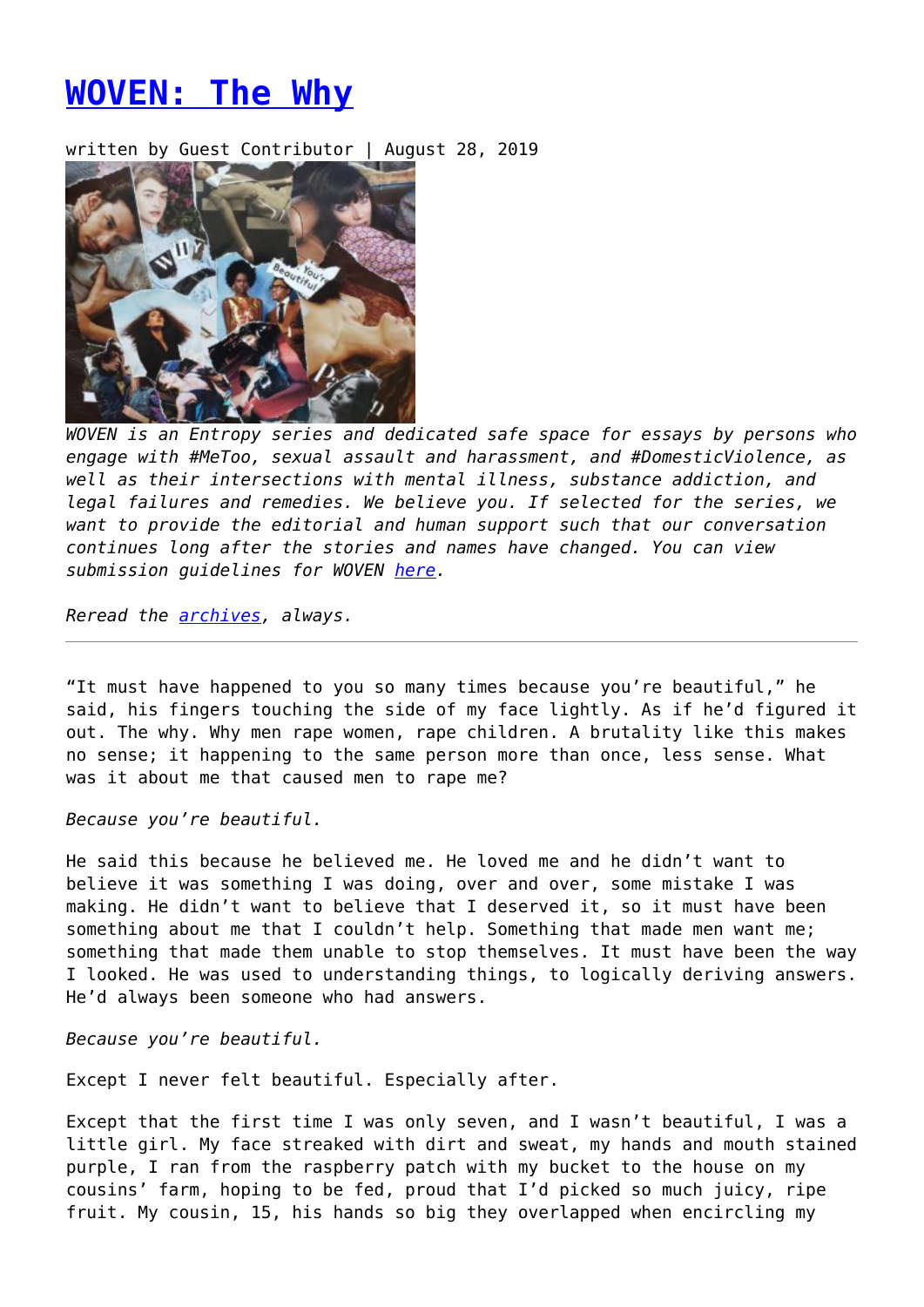throat, "Why do you make me do this?"

I didn't answer. I didn't know why. When I got to the house, bucket gone, pride gone, I couldn't eat.

Except when I was twelve, it wasn't because I was beautiful. I was gangly, tall and flat chested, a white trash girl with thrift store clothes and K-Mart sneakers. It was the summer of 1977, so hot that summer that my sister and I snuck out our bedroom windows to sleep on the tar roof covering the neighbor's porch below. So hot my thighs stuck to the plastic seat of the car, blood wetting my shorts, as he drove past cornfields, run-down houses, back to his childhood home where my mother, his new bride, waited with my younger sister. That summer it was my shorts; the why. The reason. "Go put long pants on," my mother scoffed, just the week before, eyes hard as they looked only at my legs. We sat in our living room in the heat, my stepfather's eyes also on my legs, his friend leaning back to put his head against my thigh without asking. I loved those shorts, yellow running shorts with white trim around the edges. I'd babysat a whole week to get them, brand new, and a blue pair just like them, both with matching tank tops. I wore them even after my mother warned me that it was my shorts that caused men to look at me like that.

Except a few months later, it was the weed, or the fact that I was the type of twelve-year-old girl who took a puff when my step-father and the dad of a neighborhood girl offered it, when they took me for a ride in the little sports car and bought me a coke. I still wasn't beautiful; still looked like a child. Or maybe it was because I owed it to them because they bought me a coke, the glass bottle they used to rape me later, tied up in my mother's bed. Why would two men tie-up a twelve-year-old girl—rape her with a coke bottle? Why?

So I drank. I drank to be brave.

And again, it wasn't because I was beautiful when I was sixteen, he the quarterback of our neighboring school, his girlfriend the most beautiful girl in my class. I wasn't one of the pretty girls; I was nobody, the new girl, hanging on the edge of the smart, popular kids; kids with money, clothes, kids with parents who paid attention. I whispered, "No," then louder, "No, no, no, I don't want to, no . . . " I didn't scream, only cried, didn't yell to my friends in the next room, though, later, they said they heard me say, "No." I was drunk, so drunk that afterwards I stumbled crying into the living room and chugged a bottle of Genesee Cream Ale as my two friends and the three boys sat on the couch watching me. I chugged most of another beer, then stopped, threw the bottle at the head of the boy, that handsome boy who could have had anyone, and watched the brown glass fly, slow motion, as it hit the wall. I ran to Route 81, barefoot, stuck out my thumb. Two boys, two girls, people I thought were my friends, found me heading in the wrong direction.

"You'll feel better tomorrow," the boy who drove said, looking at me in the rearview mirror. "He didn't mean to hurt you."

Except I didn't feel better the following Monday as I sat outside in the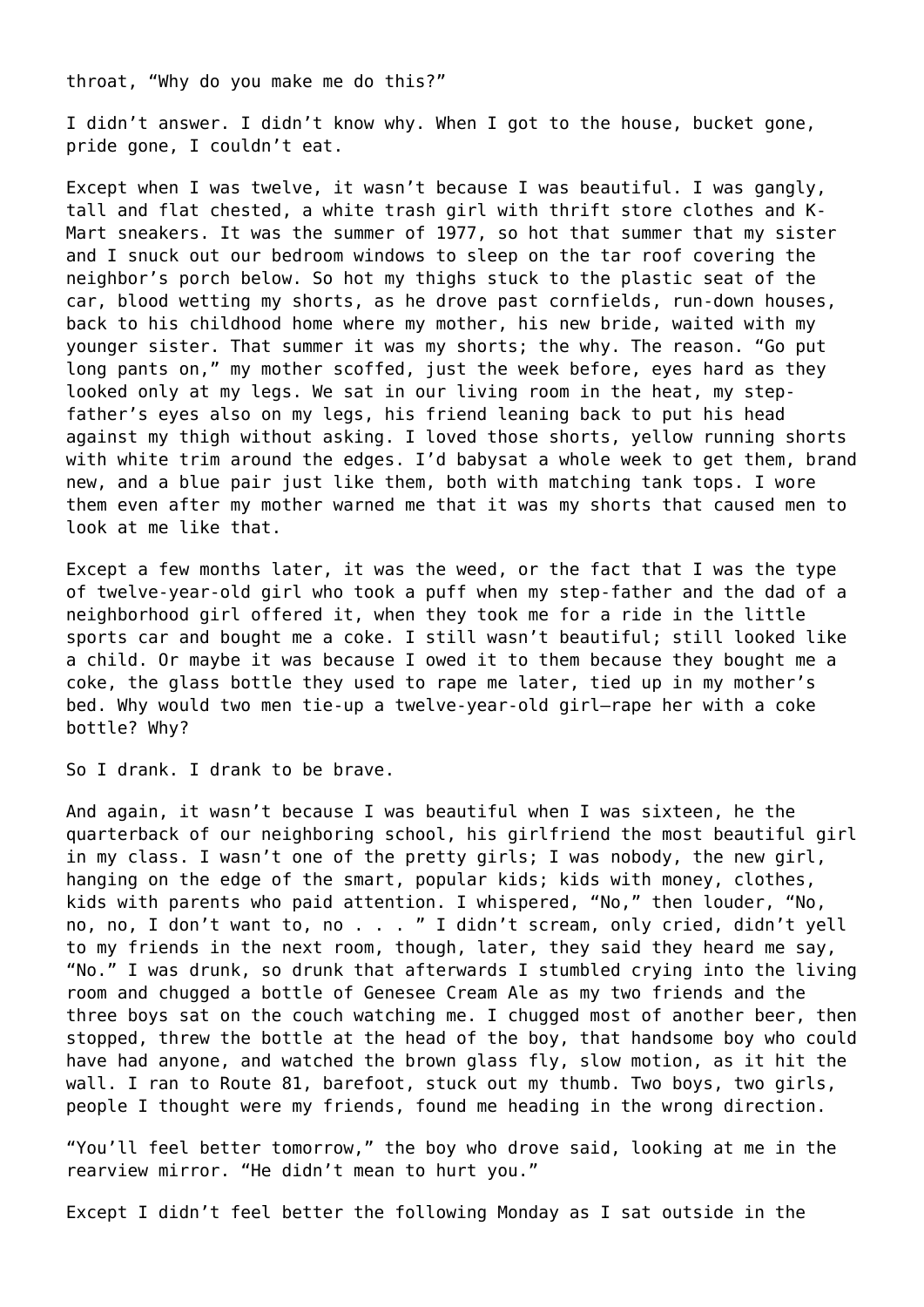early June sun to avoid the eyes of boys in the lunch room. A senior walked by, "She cries when she gets it." His laughter, and the laughter of the boy beside him, echoed against to brick wall on the other side of the courtyard.

The beautiful girl, his girlfriend, a girl with pouty lips and dark curly hair, told my brother she forgave me. "She knew you were drunk," my brother said. She also forgave him. Later my Dad said it was because I was drunk; he knew I didn't mean to do it.

I drank. I drank to forget.

Then there was a boss, too, at Barney's Pool Hall in Houston, and me, so drunk he carried me into his apartment, though I asked him to take me home. Begged him. Threw-up all night in his bathroom. He did say it was because I was beautiful. He loved me, he said. He used to sing, "You are so beautiful to me," along to the song on the jukebox. He played it two, three times a night to warn customers in the bar that he had claimed me, that eventually I would give in and he would have me.

I drank more. I drank until I was twenty-four, drank until I fought with my husband and, full of rum and coke, tried to run him over with our jeep to escape him. Scared of myself, sure I'd figured out the why, I quit drinking. Only then did he leave bruises on my arms; only then did I leave.

It was then that I got a job at Avalon, a domestic and sexual violence center, counseling little girls raped by step-fathers, teenagers raped by boys at school, women beaten by husbands. I learned that none of the things I'd thought about myself were the reason. I can still see the words on the chalkboard at my training, "Poor judgment is not a rape-able offense."

*Poor judgment is not a rape-able offence.*

Nor is being beautiful, or not beautiful. Or young.

Or wearing short shorts on a hot summer's day.

Or smoking weed with an adult when you are only a child. Or accepting a ride, or letting them buy you a coke. Or a drink. Or dinner.

Or crying. Or not crying. Or fighting. Or not fighting.

Or being drunk. Or really drunk. Or passed out.

Nor is being big-breasted, or fat, or young, or old, or flirting, or kissing, or wearing a short skirt, or being their wife, or saying yes to one thing and no to another. Being a woman. Being queer. Being a man who stepped outside the box of societal norms for manhood.

No, Johnathan, I was not raped so many times because I was beautiful. I was raped so many times because men like you, *good* men who do not rape or beat women, think that could be a reason.

Next time, Johnathan, when a woman tells you she was sexually assaulted (and